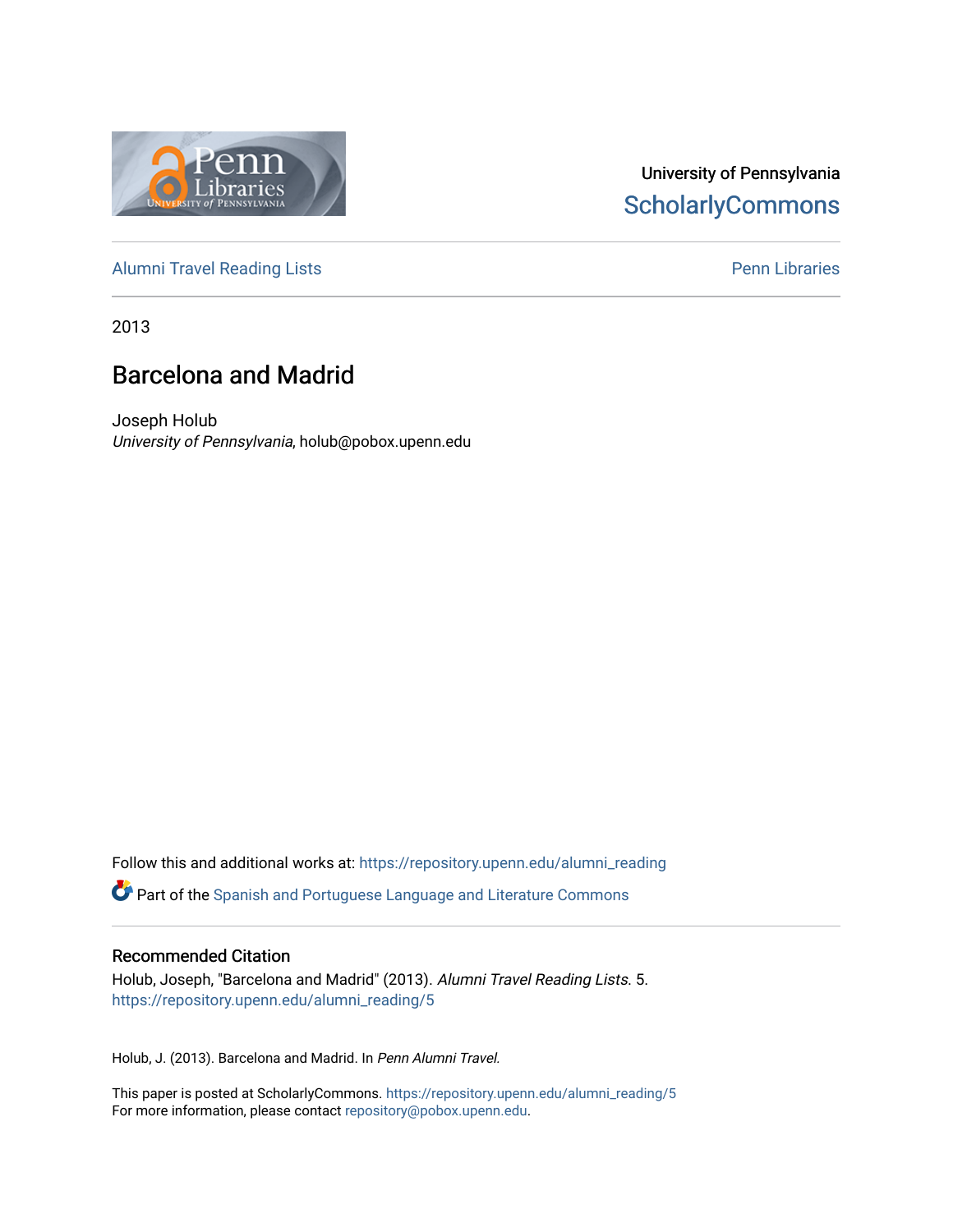### Barcelona and Madrid

#### Abstract

Suggested readings for the Penn Alumni travel trip to Barcelona and Madrid. See the Library Guide for this bibliography [here](http://guides.library.upenn.edu/aecontent.php?pid=507381&sid=4208250).

#### Keywords

barcelona, spain, madrid, bibliography, penn, alumni, travel, fiction, film

#### **Disciplines**

Spanish and Portuguese Language and Literature

#### **Comments**

Holub, J. (2013). Barcelona and Madrid. In Penn Alumni Travel.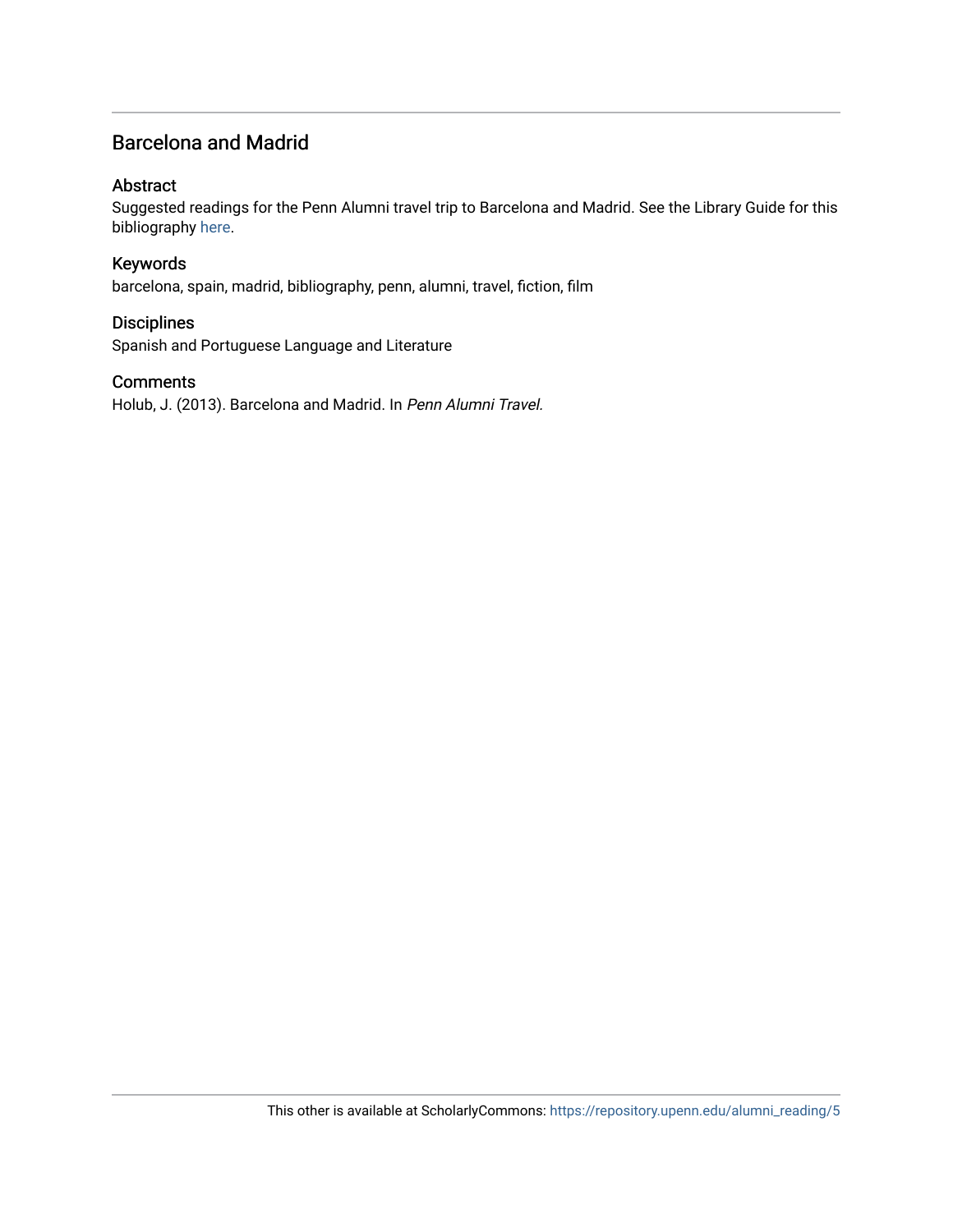

### Alumni Travel Bibliography **Barcelona and Madrid**

Prepared by Penn Library Subject Specialist:

Joseph Holub Research & Instructional Services Librarian Latin American Studies Spanish & Portuguese Language & Literature holub@pobox.upenn.edu

Madrid and Barcelona can sometimes be reduced to stereotypes, the two polar opposite metropoli (not unlike Moscow-St. Petersburg, Beijing-Shanghai, Sao Paulo-Rio de Janeiro. et al.), one a coastal city, polyglot and mercantile, often unruly or subversive; the other the landlocked center of a bureaucratic monarchy. Neither of those have been useful images, although regionalism and even football keep the idea of rivalry alive. Still, each is distinctive and both have become ever more popular tourist destinations since the end of the Franco regime in the 1970s, both with "scenes" that attract the young from around the world.

Guidebooks and histories provide context and orientation. Any visit can be enriched, however, by in depth analyses of aspects of urban culture and fictional accounts that convey the "feel" of a place. One kind of writing that appeals to many travelers is an account by another traveler. While not confined to the two cities, *Spain: True Stories* (edited by Lucy McCauley; San Francisco: Travelers' Tales, 2002) contains many short pieces, easy and enjoyable to read. The writers include Gabriel García Márquez and Barbara Kingsolver among others.

For an entertaining introduction to Madrid's cultural life and history there is Elizabeth Nash's *Madrid: A Cultural and Literary Companion* (New York: Interlink, 2001). Robert Hughes's *Barcelona* (New York: Knopf, 1992) might be too long for some, but, besides covering the art and architecture, his area of expertise, Hughes provides an excellent explication of Barcelona's history and culture. A more succinct picture by Barcelona writer Manuel Vázquez Montalbán, heavier on politics and cultural nationalism, is *Barcelonas* (translated by Andy Robinson; London; New York: Verso, 1992).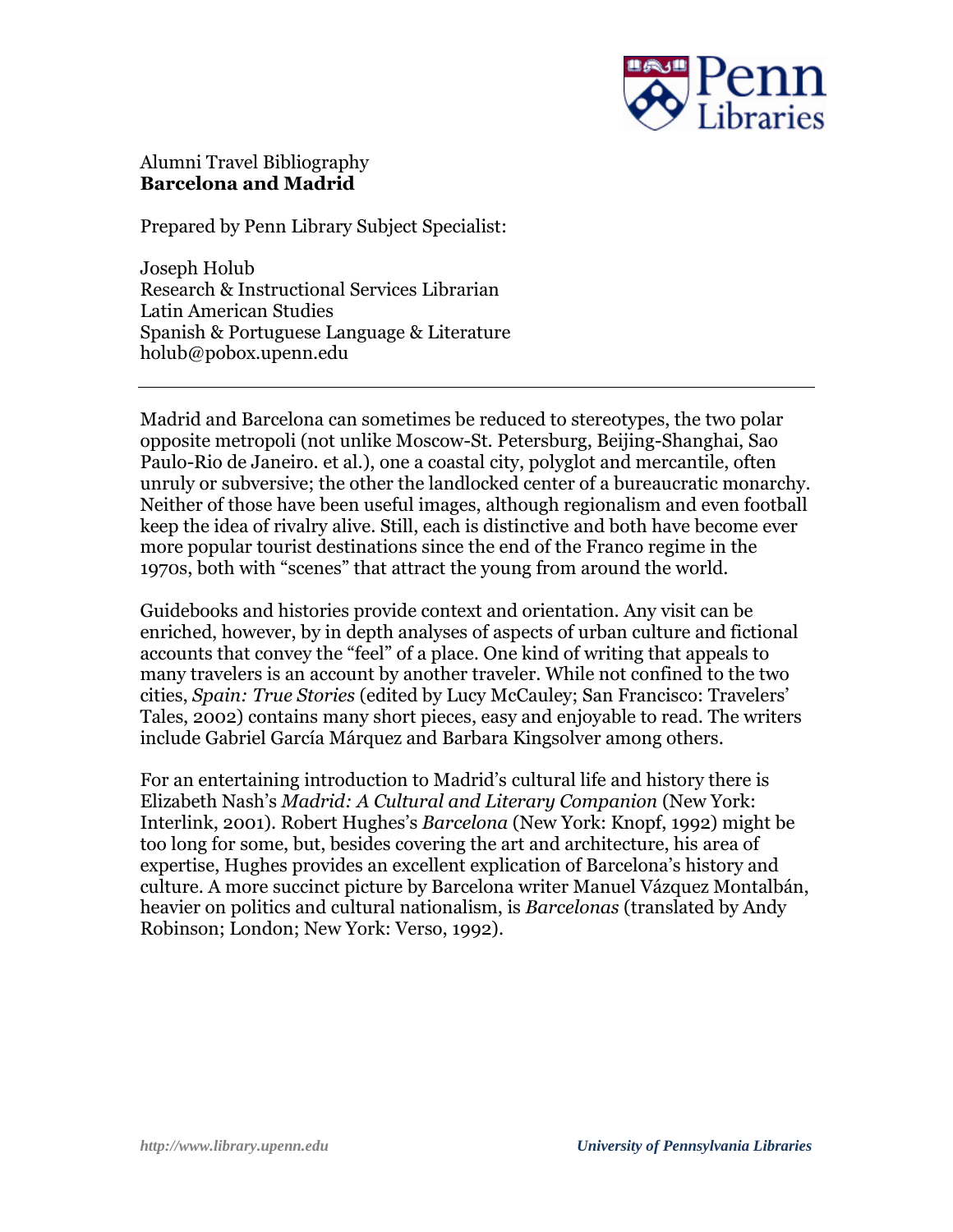

There may be as much fiction set in Barcelona as in Madrid, but there does not appear to be a collection in English for Barcelona that is anything like the excellent *Madrid Tales* (Helen Constantine, ed. Oxford ; New York : Oxford University Press, c2012), a collection of stories with Madrid settings selected and translated by the prodigious translator Margaret Jull Costa. It includes some of the greatest Spanish writers starting with 19th century giants Benito Pérez Galdos and Emilia Pardo Bazán through to Carmen Martin Gaite and Javier Marías. Costa gives the reader a variety of characters and touches many parts of the city from landmarks to working-class districts in stories that are comic, tragic, or strange.

A young American writer, Ben Lerner, in his award winning *Leaving the Atocha Station* (Minneapolis : Coffee House Press, c2011), provides a view of trendy Madrid, as well as politics and history, from the vantage point of an outsider, a poet on fellowship, who is in Madrid ostensibly to write a research-informed poem about the Civil War.

Spaniards write crime novels, thrillers, and variations on the genres. A dystopian Madrid is the setting for Rafael Reig's *A Pretty Face* (translated by Paul Hammond; London: Serpent's Tail, 2007), whose main character is the ghost of the children's book author murdered at the beginning. A Javier Marias "psychodrama" (as some have described it) set in Madrid is *Tomorrow in the Battle Think on Me* (translated by Margaret Jull Costa; New York: Harcourt Brace, 1997).

Notable fiction set in Franco-era Madrid include *Winter in Madrid* (New York: Viking, 2008) by C. J. Sansom, which describes British secret service efforts to keep the Spanish out of World War II. Madrid itself is richly described, as is the political environment of the period. Camilo José Cela's *The Hive* (translated by J. M. Cohen; New York: Farrar, Straus and Young, 1953) was too controversial to be published in Spain in 1951. It describes over 300 characters struggling against the poverty and misery of 1942 Madrid.

No fictional detective has covered Barcelona more intensively than Manuel Vázquez Montalbán's sophisticated gourmand Pepe Carvalho. The novels are wonderful and there are plenty of them. A few are *Buenos Aires Quintet* (translated by Nick Caistor; London: Serpent's Tail, 2003); *The Pianist* (translated by Elisabeth Plaister; London; New York: Quartet Books, 1989); *Murder in the Central Committee* (translated by Patrick Camiller; London: Serpent's Tail, 1999). There have been reprints and they are easy to find online, if not in your local library. Yes, the detective gets to travel in some cases, for example, to Buenos Aires.